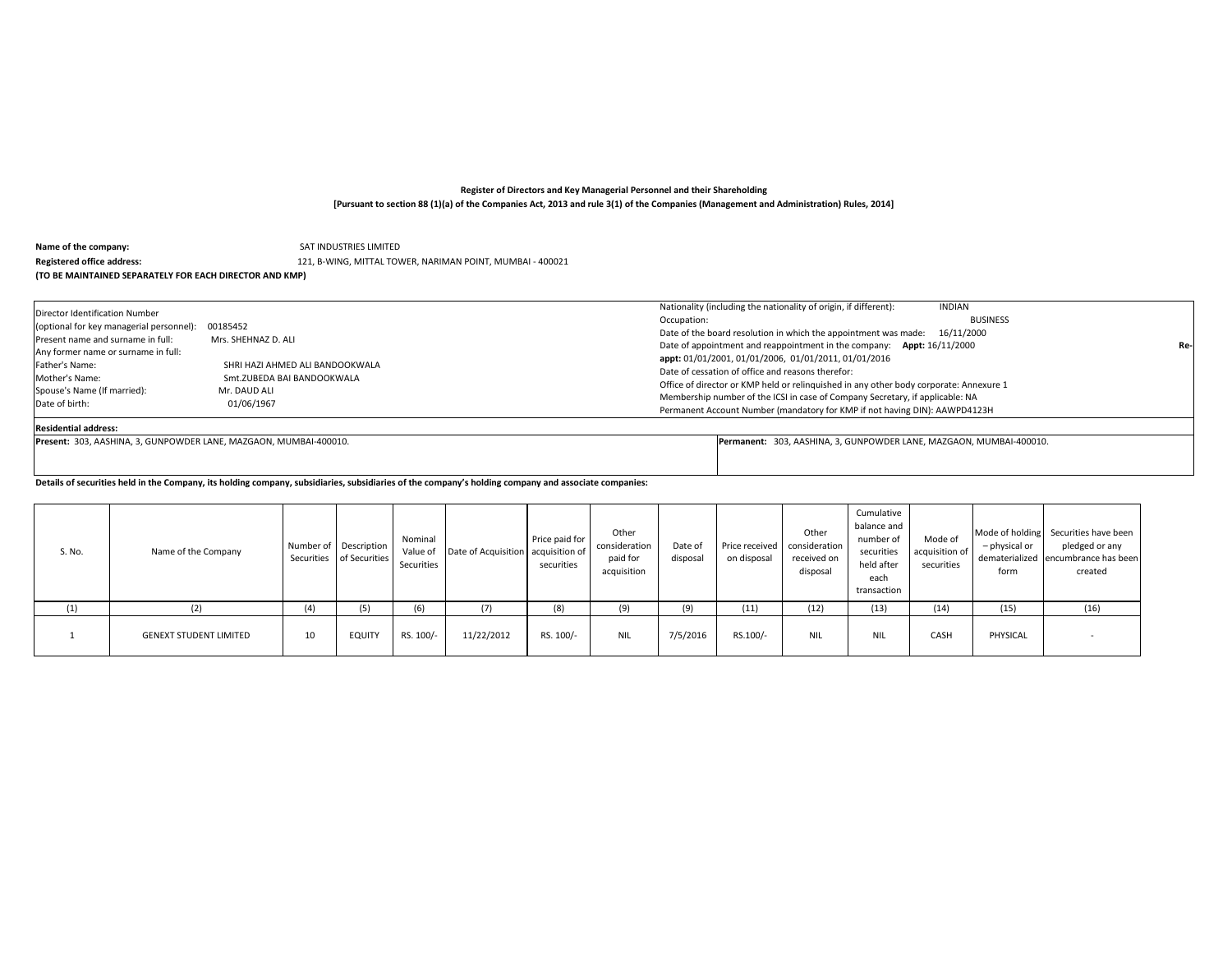|                                                                                                                       | SHEHNAZ D. ALI                       |                 |                            |                   |  |  |  |  |  |  |  |  |
|-----------------------------------------------------------------------------------------------------------------------|--------------------------------------|-----------------|----------------------------|-------------------|--|--|--|--|--|--|--|--|
| Under Section 189(2) Office of Director or Key Managerial Personnel held or relinguished in any other Body Corporate: |                                      |                 |                            |                   |  |  |  |  |  |  |  |  |
|                                                                                                                       |                                      |                 |                            |                   |  |  |  |  |  |  |  |  |
| SR. NO.                                                                                                               | NAMES OF THE BODIES CORPORATE        | DIRECTOR/KMP'S  | <b>DATE OF APPOINTMENT</b> | DATE OF CESSATION |  |  |  |  |  |  |  |  |
|                                                                                                                       | <b>SAT INVEST PRIVATE LIMITED</b>    | <b>DIRECTOR</b> | 14/07/1988                 |                   |  |  |  |  |  |  |  |  |
|                                                                                                                       | AEROFLEX INTERNATIONAL LIMITED       | <b>DIRECTOR</b> | 28/05/2002                 |                   |  |  |  |  |  |  |  |  |
|                                                                                                                       | <b>SAT E-COM LIMITED</b>             | <b>DIRECTOR</b> | 03/09/2011                 |                   |  |  |  |  |  |  |  |  |
|                                                                                                                       | <b>A FLEX INVEST PRIVATE LIMITED</b> | <b>DIRECTOR</b> | 28/02/2012                 |                   |  |  |  |  |  |  |  |  |
|                                                                                                                       | <b>IGENEXT STUDENTS LIMITED</b>      | <b>DIRECTOR</b> | 18/06/2013                 | 02/08/2016        |  |  |  |  |  |  |  |  |

Place: Mumbai **Harikant Turgalia** Date:03-08-2016 Whole-time Director (DIN: 00049544)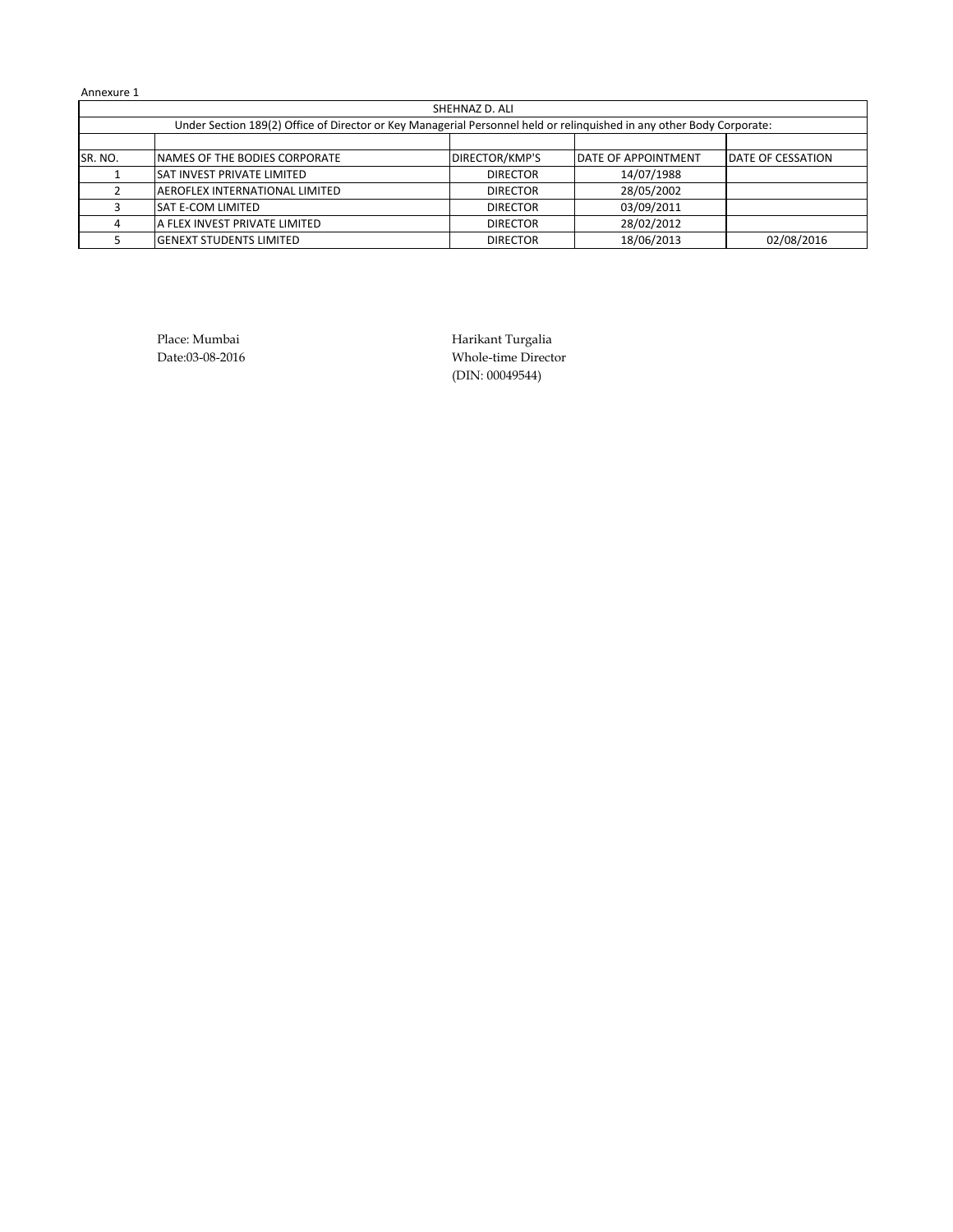SAT INDUSTRIES LIMITED **Name of the company:**  121, B-WING, MITTAL TOWER, NARIMAN POINT, MUMBAI - 400021 **Registered office address: (TO BE MAINTAINED SEPARATELY FOR EACH DIRECTOR AND KMP)**

| Director Identification Number<br>(optional for key managerial personnel):<br>Present name and surname in full:<br>Any former name or surname in full: | 00049544<br>Mr. HARIKANT TURGALIA                                                           | ivationality (including the nationality of origin, if unferent).<br><b>INDIAN</b><br><b>SERVICE</b><br>Occupation:<br>16/11/2000,<br>Date of the board resolution in which the appointment was made:<br>Date of appointment and reappointment in the company:<br>APPT: 16/11/2000.                                                                                           |
|--------------------------------------------------------------------------------------------------------------------------------------------------------|---------------------------------------------------------------------------------------------|------------------------------------------------------------------------------------------------------------------------------------------------------------------------------------------------------------------------------------------------------------------------------------------------------------------------------------------------------------------------------|
| Father's Name:<br>Mother's Name:<br>Spouse's Name (If married):<br>Date of birth:                                                                      | SHRI GANESH LAL TURGALIA<br>Smt. KESAR DEVI TURGALIA<br>Mrs. SANTOSH TURGALIA<br>30/07/1962 | RE-APPT: 01/01/2001, 01/01/2006, 01/01/2011, 01/01/2016<br>Date of cessation of office and reasons therefor:<br>Office of director or KMP held or relinguished in any other body corporate: ANNEXURE 2<br>Membership number of the ICSI in case of Company Secretary, if applicable: NA<br><b>Dermanent Account Number (mandatory for KMD if not baying DIN): AADDT4782B</b> |
| <b>Residential address:</b>                                                                                                                            |                                                                                             |                                                                                                                                                                                                                                                                                                                                                                              |
|                                                                                                                                                        |                                                                                             | Present: C/O, FLAT NO. 31, B-WING, MIRA SRISHTI, SECTOR 3, SRISHTI COMPLEX, MIRA ROAD EAST, MIRA BHAYANDER, THANE Permanent: C/O, FLAT NO. 31, B-WING, MIRA SRISHTI, SECTOR 3, SRISHTI COMPLEX, MIRA ROAD                                                                                                                                                                    |
| 401107.                                                                                                                                                |                                                                                             | EAST, MIRA BHAYANDER, THANE 401107.                                                                                                                                                                                                                                                                                                                                          |

**Details of securities held in the Company, its holding company, subsidiaries, subsidiaries of the company's holding company and associate companies:**

| S. No. | Name of the Company              | Number of<br>Securities | Description<br>οf<br>Securities | Nominal<br>Value of<br>Securities | Date of<br>Acquisition | Price paid<br>for<br>acquisition<br>of<br>securities | Other<br>considerati<br>on paid for<br>acquisition | Date of<br>disposal | Price<br>received on<br>disposal | Other<br>considerati number of lacquisition<br>on received securities<br>on disposal held after | Cumulative<br>balance<br>and<br>each<br>transaction | Mode of<br>of<br>securities | Mode of<br>$holding -$<br>physical or<br>demateriali<br>zed form | Securities have been<br>pledged or any<br>encumbrance has been<br>created |
|--------|----------------------------------|-------------------------|---------------------------------|-----------------------------------|------------------------|------------------------------------------------------|----------------------------------------------------|---------------------|----------------------------------|-------------------------------------------------------------------------------------------------|-----------------------------------------------------|-----------------------------|------------------------------------------------------------------|---------------------------------------------------------------------------|
| (1)    | (2)                              | (4)                     | (5)                             | (6)                               | (7)                    | (8)                                                  | (9)                                                | (9)                 | (11)                             | (12)                                                                                            | (13)                                                | (14)                        | (15)                                                             | (16)                                                                      |
|        | <b>GENEXT STUDENT</b><br>LIMITED | 10                      | <b>EQUITY</b>                   | Rs. 10/-                          | 11/22/2012             | Rs. 100/-                                            | <b>NIL</b>                                         | 7/5/2016            | RS. 100/-                        | <b>NIL</b>                                                                                      | <b>NIL</b>                                          | CASH                        | PHYSICAL                                                         |                                                                           |

Place: Mumbai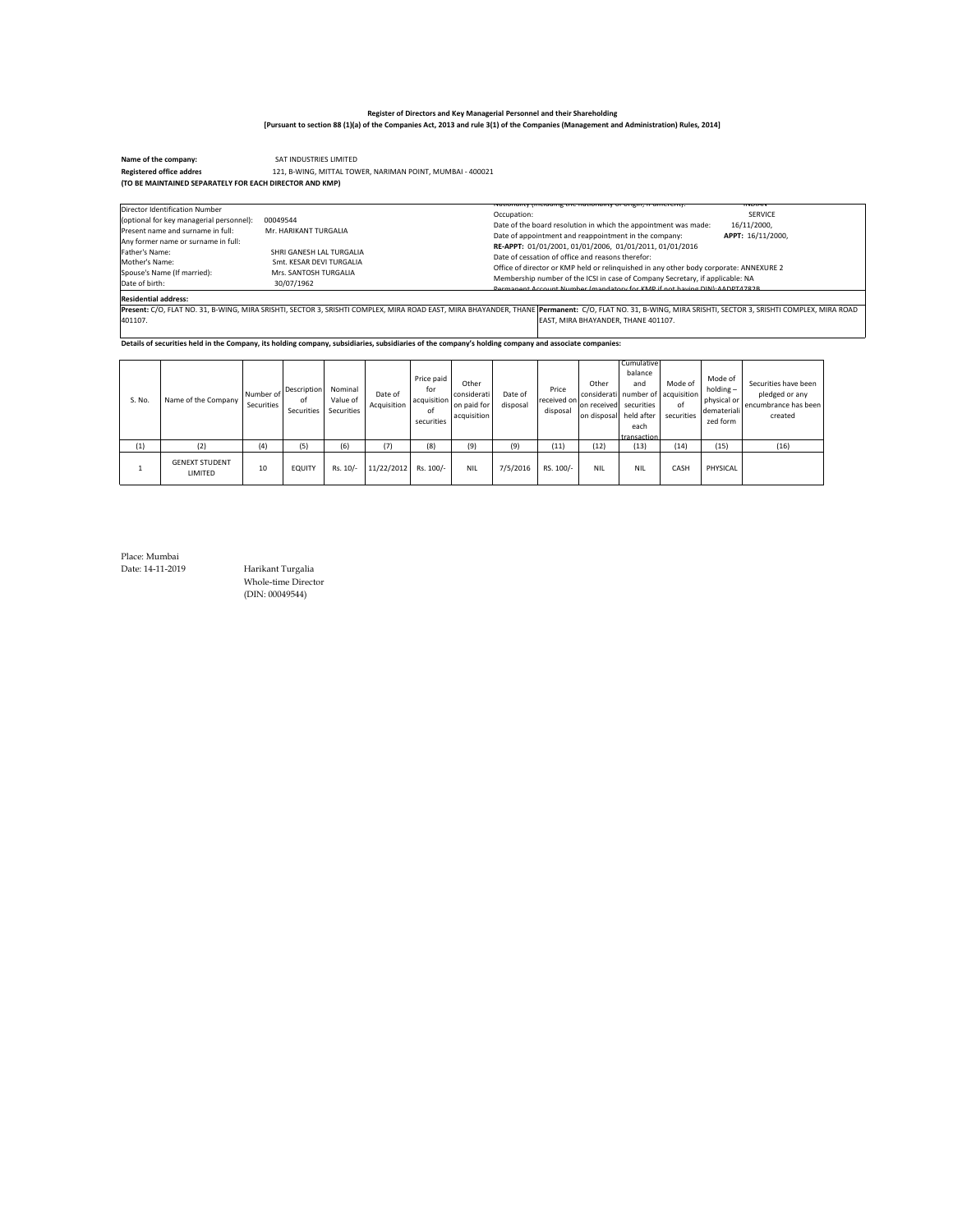|          | <b>HARIKANT TURGALIA</b>                                                                                              |                       |                     |                          |  |  |  |  |  |  |  |
|----------|-----------------------------------------------------------------------------------------------------------------------|-----------------------|---------------------|--------------------------|--|--|--|--|--|--|--|
|          | Under Section 189(2) Office of Director or Key Managerial Personnel held or relinguished in any other Body Corporate: |                       |                     |                          |  |  |  |  |  |  |  |
|          |                                                                                                                       |                       |                     |                          |  |  |  |  |  |  |  |
| ISR. NO. | <b>INAMES OF THE BODIES CORPORATE</b>                                                                                 | <b>DIRECTOR/KMP'S</b> | DATE OF APPOINTMENT | <b>DATE OF CESSATION</b> |  |  |  |  |  |  |  |
|          | <b>JAEROFLEX INTERNATIONAL LIMITED</b>                                                                                | <b>DIRECTOR</b>       | 15/11/2006          |                          |  |  |  |  |  |  |  |
|          | <b>SAT E-COM LIMITED</b>                                                                                              | <b>DIRECTOR</b>       | 02/11/2010          |                          |  |  |  |  |  |  |  |
|          | <b>PARK CONTINENTAL PRIVATE LIMITED</b>                                                                               | <b>DIRECTOR</b>       | 01/10/2011          | 04/01/2016               |  |  |  |  |  |  |  |
|          | <b>JAEROFLEX INDUSTRIES LIMITED</b>                                                                                   | <b>DIRECTOR</b>       | 15/10/2019          |                          |  |  |  |  |  |  |  |

Place: Mumbai

Date: 14-11-2019 Harikant Turgalia Whole-time Director (DIN: 00049544)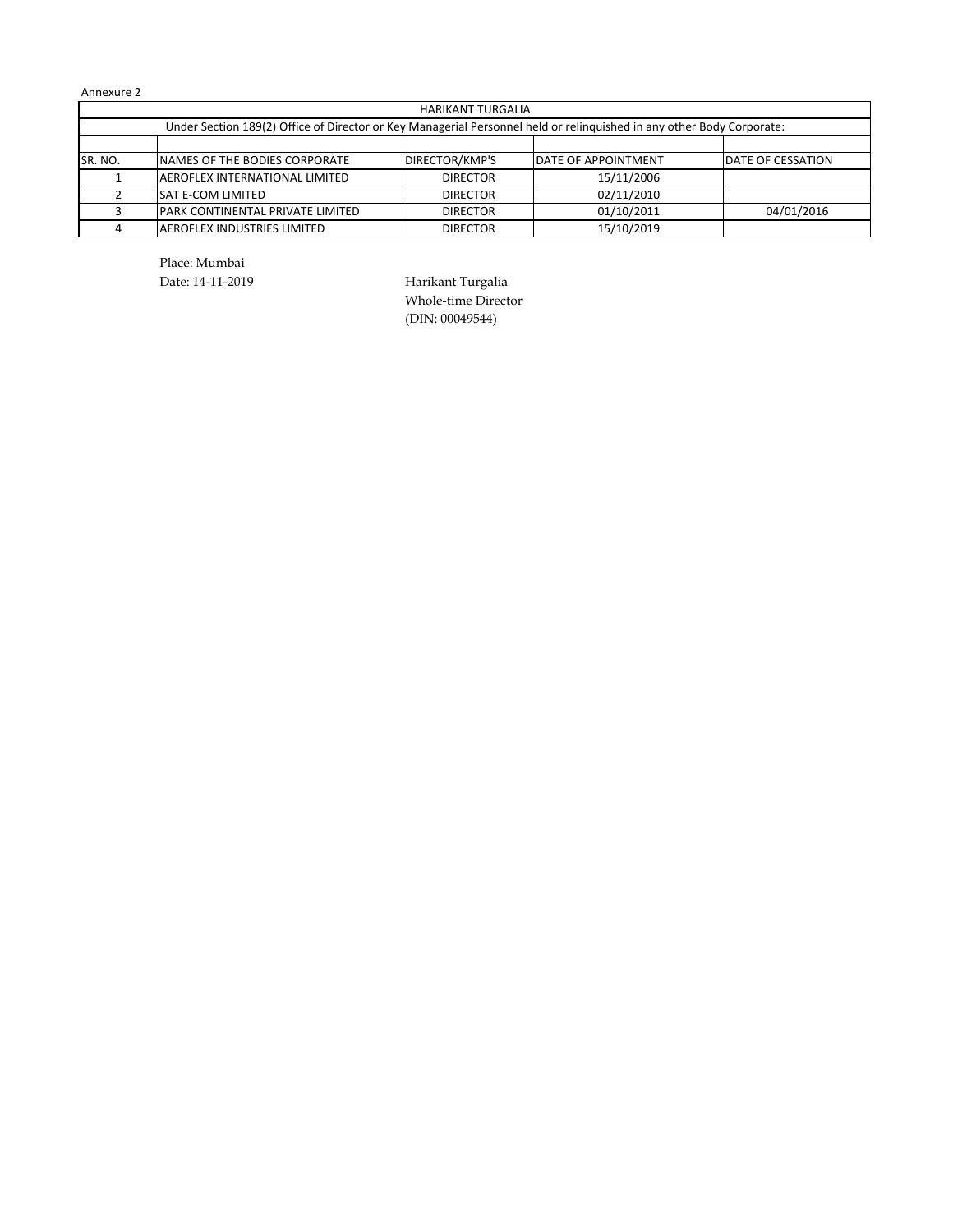SAT INDUSTRIES LIMITED **Name of the company:**  121, B-WING, MITTAL TOWER, NARIMAN POINT, MUMBAI - 400021 **Registered office address: (TO BE MAINTAINED SEPARATELY FOR EACH DIRECTOR AND KMP)**

| Director Identification Number                                   |                             | Nationality (including the nationality of origin, if different):                       | <b>INDIAN</b>        |
|------------------------------------------------------------------|-----------------------------|----------------------------------------------------------------------------------------|----------------------|
| (optional for key managerial personnel):                         | 00049497                    | Occupation:                                                                            | CHARTERED ACCOUNTANT |
| Present name and surname in full:                                | Mr. RAMESH CHANDRA SONI     | Date of the board resolution in which the appointment was made:                        | 30/06/2006           |
| Any former name or surname in full:                              |                             | Date of appointment and reappointment in the company:                                  | 28/09/2006           |
| Father's Name:                                                   | SHRI MADAN LAL SONI         | Date of cessation of office and reasons therefor:                                      |                      |
| Mother's Name:                                                   | Late Smt. KANCHAN DEVI SONI | Office of director or KMP held or relinquished in any other body corporate: ANNEXURE 3 |                      |
| Spouse's Name (If married):                                      | Mrs. SUMAN SONI             | Membership number of the ICSI in case of Company Secretary, if applicable: -           |                      |
| Date of birth:                                                   | 19-10-1959                  | Permanent Account Number (mandatory for KMP if not having DIN):                        | AEAPS8452A           |
| <b>Residential address:</b>                                      |                             |                                                                                        |                      |
| Present: 29. CHHOTI MAHESHWARI STREET, DHANNANDI, UDAIPUR-313001 |                             | Permanent: 29, CHHOTI MAHESHWARI STREET, DHANNANDI, UDAIPUR- 313001                    |                      |
|                                                                  |                             |                                                                                        |                      |

**Details of securities held in the Company, its holding company, subsidiaries, subsidiaries of the company's holding company and associate companies: NIL**

| S. No. | Name of the Company | Number of<br>Securities | Description<br>of<br>Securities | Nominal<br>Value of<br>Securities | Date of<br>Acquisition | Price paid<br>for<br>acquisition<br>of<br>securities | Other<br>considerati<br>on paid for<br>acquisition | Date of<br>disposal | Price<br>received on<br>disposal | Other<br>on received securities<br>on disposal held after | Cumulative<br>balance<br>and<br>each<br>transaction | Mode of<br>considerati number of acquisition<br>of<br>securities | Mode of<br>$holding -$<br>physical or<br>demateriali<br>zed form | Securities have been<br>pledged or any<br>encumbrance has been<br>created |
|--------|---------------------|-------------------------|---------------------------------|-----------------------------------|------------------------|------------------------------------------------------|----------------------------------------------------|---------------------|----------------------------------|-----------------------------------------------------------|-----------------------------------------------------|------------------------------------------------------------------|------------------------------------------------------------------|---------------------------------------------------------------------------|
| (1)    | (2)                 | (4)                     | (5)                             | (6)                               | (7)                    | (8)                                                  | (9)                                                | (9)                 | (11)                             | (12)                                                      | (13)                                                | (14)                                                             | (15)                                                             | (16)                                                                      |
|        |                     |                         |                                 |                                   |                        |                                                      |                                                    |                     |                                  |                                                           |                                                     |                                                                  |                                                                  |                                                                           |

Place: Mumbai

Date: 14-11-2019 Harikant Turgalia Whole-time Director (DIN: 00049544)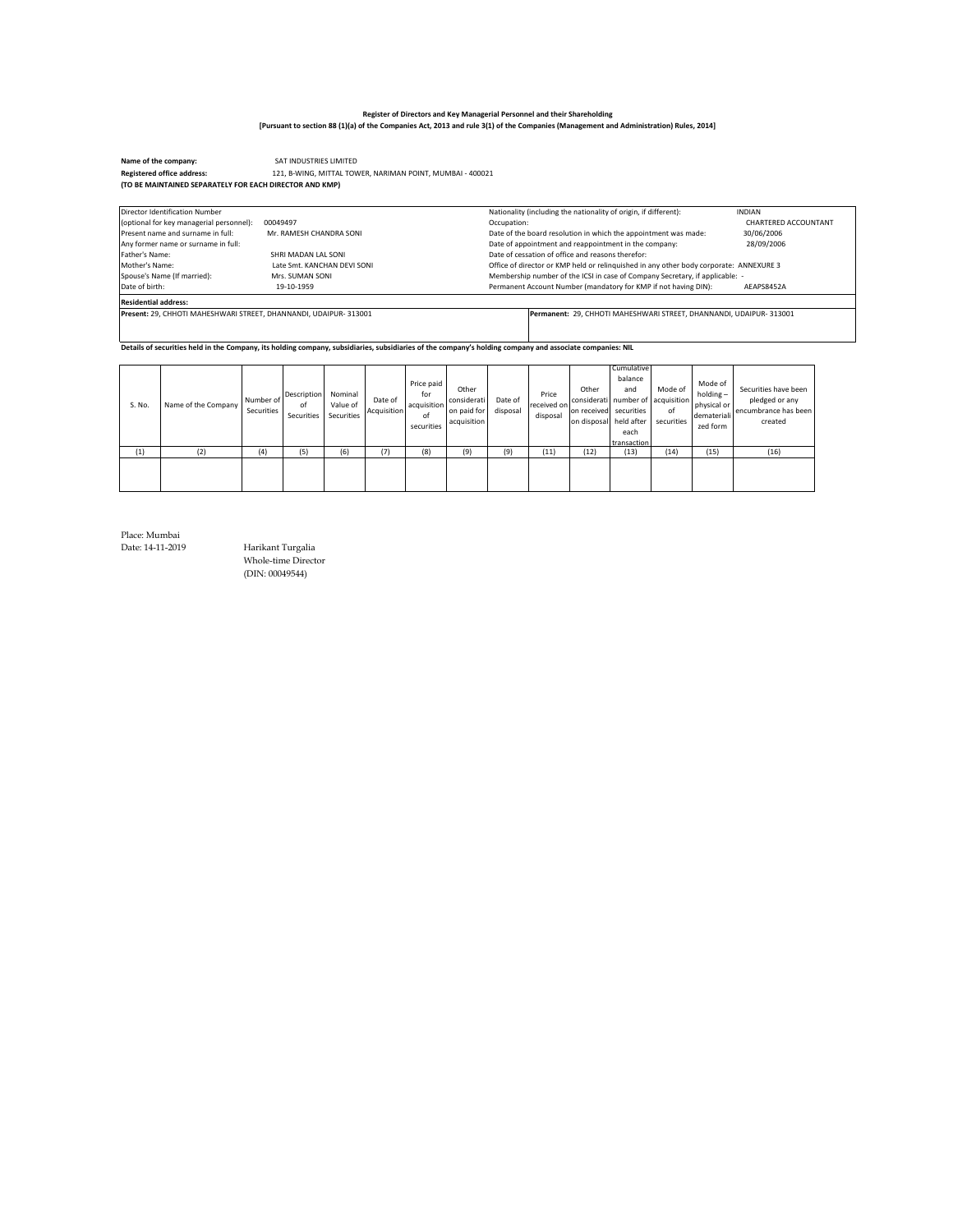|                                                                                                                       | RAMESH CHANDRA SONI                        |                           |                            |                          |  |  |  |  |  |  |  |  |
|-----------------------------------------------------------------------------------------------------------------------|--------------------------------------------|---------------------------|----------------------------|--------------------------|--|--|--|--|--|--|--|--|
| Under Section 189(2) Office of Director or Key Managerial Personnel held or relinquished in any other Body Corporate: |                                            |                           |                            |                          |  |  |  |  |  |  |  |  |
|                                                                                                                       |                                            |                           |                            |                          |  |  |  |  |  |  |  |  |
| SR. NO.                                                                                                               | <b>INAMES OF THE BODIES CORPORATE</b>      | DIRECTOR/KMP'S            | <b>DATE OF APPOINTMENT</b> | <b>DATE OF CESSATION</b> |  |  |  |  |  |  |  |  |
|                                                                                                                       | <b>SAH POLYMERS LIMITED</b>                | <b>DIRECTOR</b>           | 03/04/2009                 |                          |  |  |  |  |  |  |  |  |
|                                                                                                                       | <b>GENEXT STUDENTS LIMITED</b>             | <b>DIRECTOR</b>           | 18/06/2013                 | 02/08/2016               |  |  |  |  |  |  |  |  |
|                                                                                                                       | <b>AEROFLEX INDUSTRIES LIMITED</b>         | <b>ALTERNATE DIRECTOR</b> | 28/12/2013                 | 05/09/2014               |  |  |  |  |  |  |  |  |
| 4                                                                                                                     | <b>SUPPLY CHAIN ECHANGE LIMITED</b>        | <b>DIRECTOR</b>           | 18/06/2013                 | 05/01/2016               |  |  |  |  |  |  |  |  |
|                                                                                                                       | AEROFLEX FINANCE PRIVATE LIMITED (Formerly |                           |                            |                          |  |  |  |  |  |  |  |  |
|                                                                                                                       | known as ITALICA VENTURES PRIVATE LIMITED) | <b>DIRECTOR</b>           | 31/05/2016                 |                          |  |  |  |  |  |  |  |  |
| 6                                                                                                                     | <b>ITALICA FURNITURE PRIVATE LIMITED</b>   | <b>DIRECTOR</b>           | 24/06/2016                 |                          |  |  |  |  |  |  |  |  |
|                                                                                                                       | <b>AEROFLEX INDUSTRIES LIMITED</b>         | <b>DIRECTOR</b>           | 15/10/2019                 |                          |  |  |  |  |  |  |  |  |

Place: Mumbai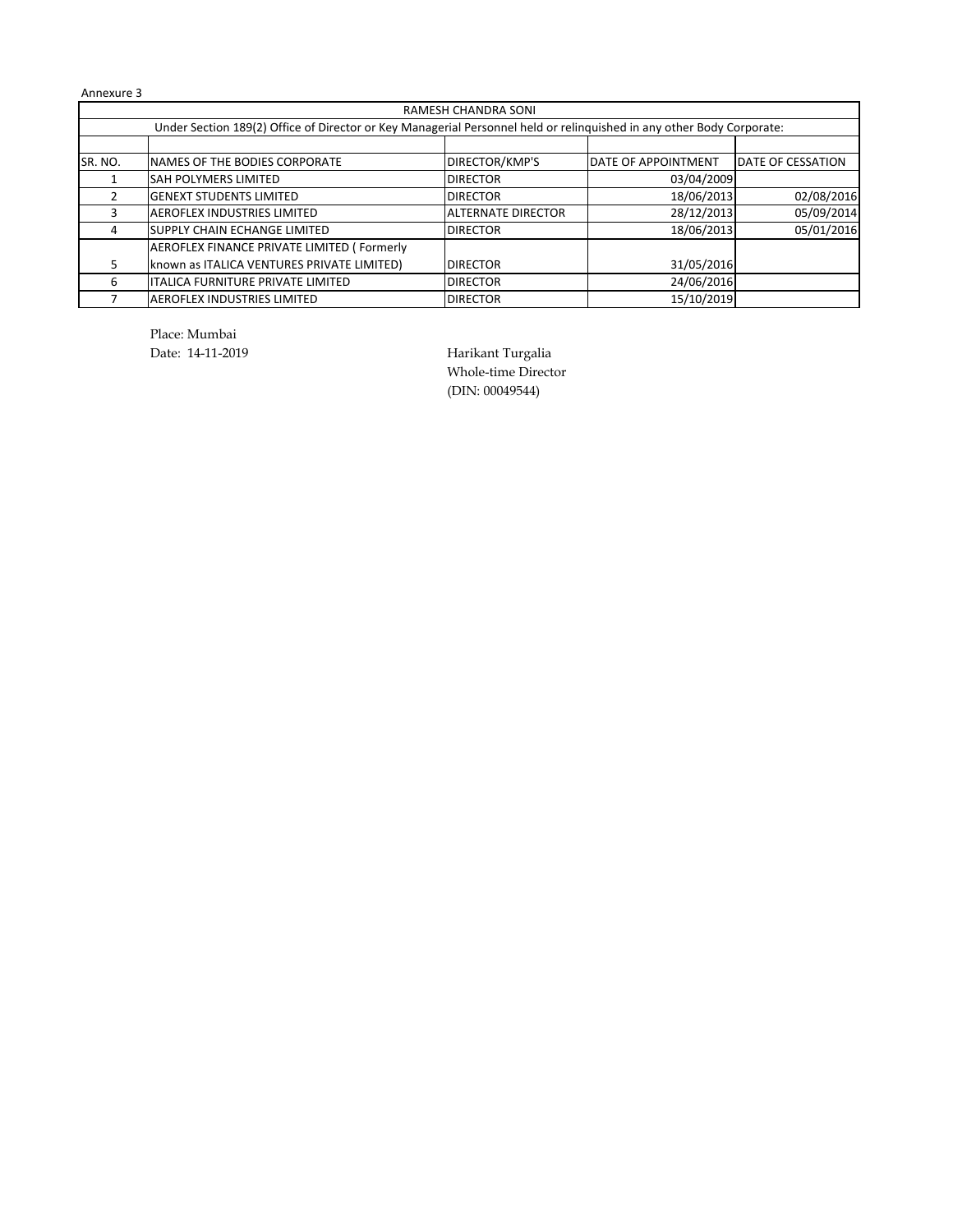SAT INDUSTRIES LIMITED **Name of the company:**  121, B-WING, MITTAL TOWER, NARIMAN POINT, MUMBAI - 400021 **Registered office address: (TO BE MAINTAINED SEPARATELY FOR EACH DIRECTOR AND KMP)**

| Director Identification Number           |                                                                                             | Nationality (including the nationality of origin, if different):                        | <b>INDIAN</b>   |
|------------------------------------------|---------------------------------------------------------------------------------------------|-----------------------------------------------------------------------------------------|-----------------|
| (optional for key managerial personnel): | 03398788                                                                                    | Occupation:                                                                             | <b>BUSINESS</b> |
| Present name and surname in full:        | Mr. SUNIL MITHALAL JAIN                                                                     | Date of the board resolution in which the appointment was made:                         | 17/01/2011      |
| Any former name or surname in full:      |                                                                                             | Date of appointment and reappointment in the company:                                   | 17/01/2011      |
| Father's Name:                           |                                                                                             | Date of cessation of office and reasons therefor:                                       | 19/11/2018      |
| Mother's Name:                           |                                                                                             | Office of director or KMP held or relinguished in any other body corporate:             | <b>NIL</b>      |
| Spouse's Name (If married):              |                                                                                             | Membership number of the ICSI in case of Company Secretary, if applicable:              |                 |
| Date of birth:                           | 10/02/1978                                                                                  | Permanent Account Number (mandatory for KMP if not having DIN):                         | AFMPJ1802Q      |
| <b>Residential address:</b>              |                                                                                             |                                                                                         |                 |
|                                          | Present: K-51, FLAT NO, 404, YOGI JYOT YOGI NAGAR, EKSAR ROAD, BORIVALI WEST, MUMBAI-400091 | Permanent: K-51, FLAT NO. 404, YOGI JYOT YOGI NAGAR, EKSAR ROAD, BORIVALI WEST, MUMBAI- |                 |
|                                          |                                                                                             | 400091                                                                                  |                 |
|                                          |                                                                                             |                                                                                         |                 |

**Details of securities held in the Company, its holding company, subsidiaries, subsidiaries of the company's holding company and associate companies: NIL**

| S. No. | Name of the Company | Number of<br>Securities | Description<br>οf<br>Securities | Nominal<br>Value of<br>Securities | Date of<br>Acquisition | Price paid<br>for<br>acquisition<br>of<br>securities | Other<br>considerati<br>on paid for<br>acquisition | Date of<br>disposal | Price<br>received on<br>disposal | Other<br>on received securities<br>on disposal held after | Cumulative<br>balance<br>and<br>considerati number of acquisition<br>each<br>transaction | Mode of<br>of<br>securities | Mode of<br>$holding -$<br>physical or<br>demateriali<br>zed form | Securities have been<br>pledged or any<br>encumbrance has been<br>created |
|--------|---------------------|-------------------------|---------------------------------|-----------------------------------|------------------------|------------------------------------------------------|----------------------------------------------------|---------------------|----------------------------------|-----------------------------------------------------------|------------------------------------------------------------------------------------------|-----------------------------|------------------------------------------------------------------|---------------------------------------------------------------------------|
| (1)    | (2)                 | (4)                     | (5)                             | (6)                               | (7)                    | (8)                                                  | (9)                                                | (9)                 | (11)                             | (12)                                                      | (13)                                                                                     | (14)                        | (15)                                                             | (16)                                                                      |
|        |                     |                         |                                 |                                   |                        |                                                      |                                                    |                     |                                  |                                                           |                                                                                          |                             |                                                                  |                                                                           |

Place: Mumbai

Date: 07-02-2019 Harikant Turgalia Whole-time Director (DIN: 00049544)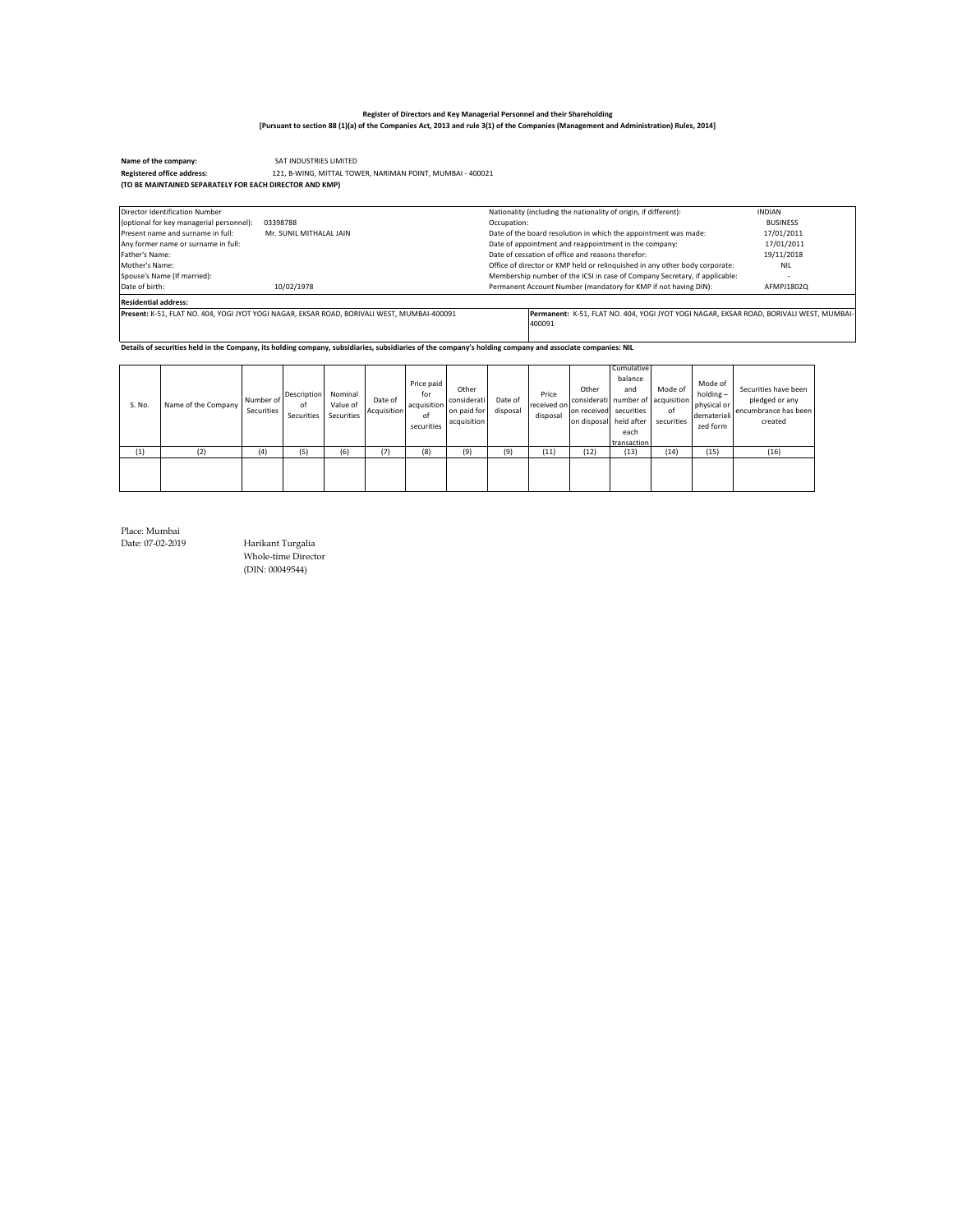SAT INDUSTRIES LIMITED **Name of the company:**  121, B-WING, MITTAL TOWER, NARIMAN POINT, MUMBAI - 400021 **Registered office address: (TO BE MAINTAINED SEPARATELY FOR EACH DIRECTOR AND KMP)**

| Director Identification Number           |                                                                                        | Nationality (including the nationality of origin, if different):                         | <b>INDIAN</b>         |
|------------------------------------------|----------------------------------------------------------------------------------------|------------------------------------------------------------------------------------------|-----------------------|
| (optional for key managerial personnel): | 2920080                                                                                | Occupation:                                                                              | <b>BUSINESS</b>       |
| Present name and surname in full:        | Mr. VIRENDRA MAURYA                                                                    | Date of the board resolution in which the appointment was made:                          | 12/07/2009            |
| Any former name or surname in full:      |                                                                                        | Date of appointment and reappointment in the company:                                    | 12/07/2009            |
| Father's Name:                           | SHRI HANSNATH MAURYA                                                                   | Date of cessation of office and reasons therefor:                                        | 12/11/2014 (RESIGNED) |
| Mother's Name:                           |                                                                                        | Office of director or KMP held or relinguished in any other body corporate: NA           |                       |
| Spouse's Name (If married):              |                                                                                        | Membership number of the ICSI in case of Company Secretary, if applicable: -             |                       |
| Date of birth:                           | 25/12/1982                                                                             | Permanent Account Number (mandatory for KMP if not having DIN):                          | AQRPM0458K            |
| <b>Residential address:</b>              |                                                                                        |                                                                                          |                       |
|                                          | Present: B-33. Ashwini CHS Sector 5. Srishiti Mira Road. Apana Bazar, Thana - 401 107. | Permanent: B-33, Ashwini CHS Sector 5, Srishiti Mira Road, Apana Bazar, Thana - 401 107, |                       |
|                                          |                                                                                        |                                                                                          |                       |
|                                          |                                                                                        |                                                                                          |                       |

**Details of securities held in the Company, its holding company, subsidiaries, subsidiaries of the company's holding company and associate companies: NIL**

| S. No. | Name of the Company | Number of<br>Securities | Description<br>οf<br>Securities | Nominal<br>Value of<br>Securities | Date of<br>Acquisition | Price paid<br>for<br>acquisition<br>of<br>securities | Other<br>considerati<br>on paid for<br>acquisition | Date of<br>disposal | Price<br>received on<br>disposal | Other<br>on received securities<br>on disposal held after | <b>Cumulative</b><br>balance<br>and<br>each<br>transaction | Mode of<br>considerati number of acquisition<br>of<br>securities | Mode of<br>$holding -$<br>physical or<br>demateriali<br>zed form | Securities have been<br>pledged or any<br>encumbrance has been<br>created |
|--------|---------------------|-------------------------|---------------------------------|-----------------------------------|------------------------|------------------------------------------------------|----------------------------------------------------|---------------------|----------------------------------|-----------------------------------------------------------|------------------------------------------------------------|------------------------------------------------------------------|------------------------------------------------------------------|---------------------------------------------------------------------------|
| (1)    | (2)                 | (4)                     | (5)                             | (6)                               | (7)                    | (8)                                                  | (9)                                                | (9)                 | (11)                             | (12)                                                      | (13)                                                       | (14)                                                             | (15)                                                             | (16)                                                                      |
|        |                     |                         |                                 |                                   |                        |                                                      |                                                    |                     |                                  |                                                           |                                                            |                                                                  |                                                                  |                                                                           |

Place: Mumbai

Date:09-02-2015 Harikant Turgalia Whole-time Director (DIN: 00049544)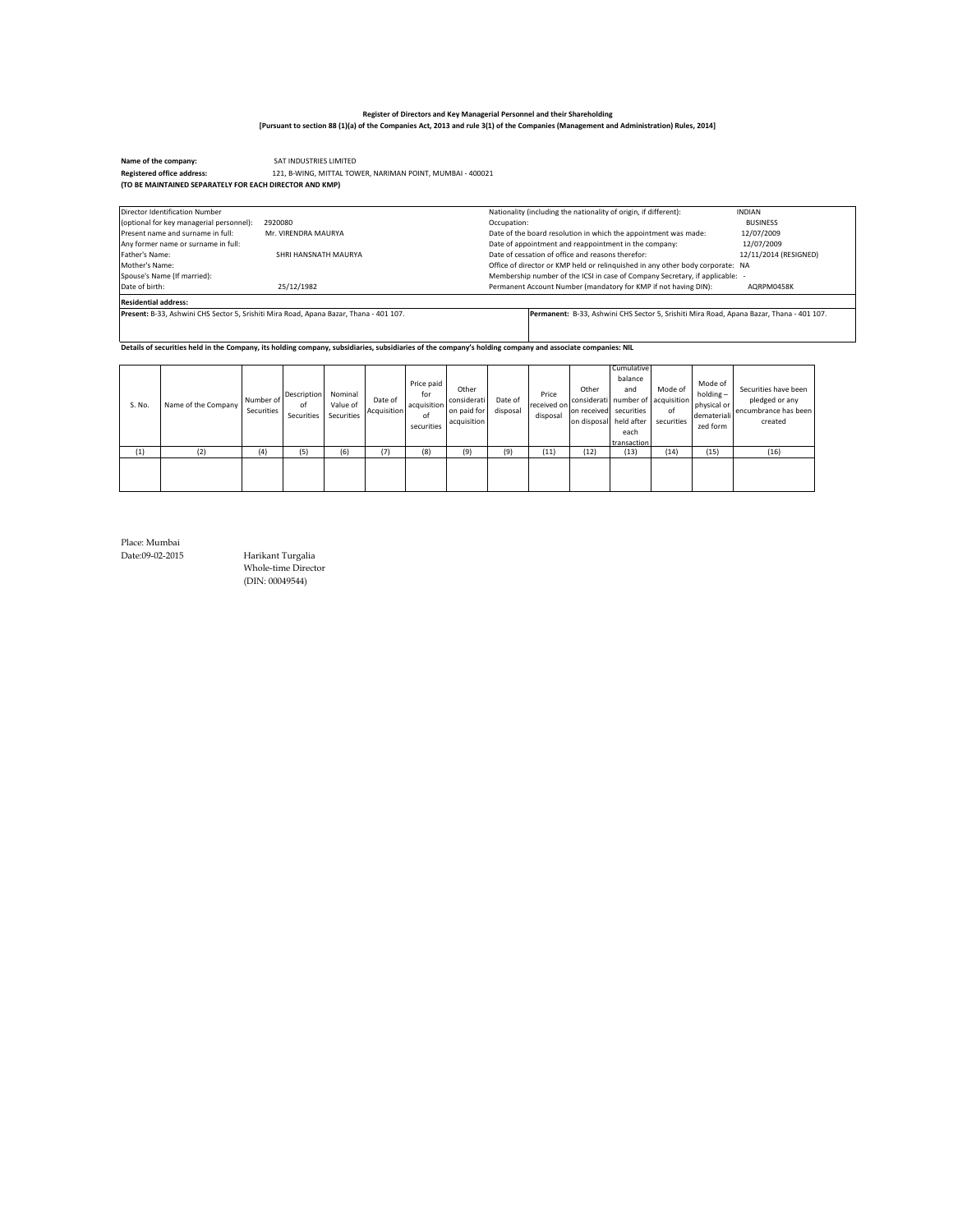### **Register of Directors and Key Managerial Personnel and their Shareholding**

| [Pursuant to section 88 (1)(a) of the Companies Act, 2013 and rule 3(1) of the Companies (Management and Administration) Rules, 2014] |  |
|---------------------------------------------------------------------------------------------------------------------------------------|--|
|---------------------------------------------------------------------------------------------------------------------------------------|--|

|                         | <b>Registered office address:</b>                                                                                                                    |                       |             |                | 121, B-WING, MITTAL TOWER, NARIMAN POINT, MUMBAI - 400021 |                           |               |             |                                                                                                                          |                                                   |            |            |             |                                                                      |  |
|-------------------------|------------------------------------------------------------------------------------------------------------------------------------------------------|-----------------------|-------------|----------------|-----------------------------------------------------------|---------------------------|---------------|-------------|--------------------------------------------------------------------------------------------------------------------------|---------------------------------------------------|------------|------------|-------------|----------------------------------------------------------------------|--|
|                         | (TO BE MAINTAINED SEPARATELY FOR EACH DIRECTOR AND KMP)                                                                                              |                       |             |                |                                                           |                           |               |             |                                                                                                                          |                                                   |            |            |             |                                                                      |  |
|                         | Director Identification Number                                                                                                                       |                       |             |                |                                                           |                           |               |             | Nationality (including the nationality of origin, if different):                                                         |                                                   |            |            |             | <b>INDIAN</b>                                                        |  |
|                         | (optional for key managerial personnel):                                                                                                             | 02491539              |             |                |                                                           |                           |               | Occupation: |                                                                                                                          |                                                   |            |            |             | <b>BUSINESS</b>                                                      |  |
|                         | Present name and surname in full:                                                                                                                    | Mr. ASAD DAUD         |             |                |                                                           |                           |               |             |                                                                                                                          |                                                   |            |            |             | 22/04/2014                                                           |  |
|                         | Any former name or surname in full:                                                                                                                  |                       |             |                |                                                           |                           |               |             | Date of the board resolution in which the appointment was made:<br>Date of appointment and reappointment in the company: |                                                   |            |            |             |                                                                      |  |
| Father's Name:          |                                                                                                                                                      | SHRI DAUD ALI         |             |                |                                                           |                           |               |             |                                                                                                                          | Date of cessation of office and reasons therefor: |            |            |             |                                                                      |  |
| Mother's Name:          |                                                                                                                                                      | Smt. SHEHNAZ D. ALI   |             |                |                                                           |                           |               |             | Office of director or KMP held or relinquished in any other body corporate:                                              |                                                   |            |            |             | <b>ANNEXURE 4</b>                                                    |  |
|                         | Spouse's Name (If married):                                                                                                                          | Mrs. Mariya Asad Daud |             |                |                                                           |                           |               |             | Membership number of the ICSI in case of Company Secretary, if applicable:                                               |                                                   |            |            |             |                                                                      |  |
| Date of birth:          |                                                                                                                                                      | 03/08/1990            |             |                |                                                           |                           |               |             | Permanent Account Number (mandatory for KMP if not having DIN):                                                          |                                                   |            |            |             | APGPD9243R                                                           |  |
|                         | <b>Residential address:</b>                                                                                                                          |                       |             |                |                                                           |                           |               |             |                                                                                                                          |                                                   |            |            |             |                                                                      |  |
|                         | Present: 303, AASHIANA, 3, GUNPOWDER LANE, MAZGAON, MUMBAI-400010.                                                                                   |                       |             |                |                                                           |                           |               |             |                                                                                                                          |                                                   |            |            |             | Permanent: 303, AASHIANA, 3, GUNPOWDER LANE, MAZGAON, MUMBAI-400010. |  |
|                         |                                                                                                                                                      |                       |             |                |                                                           |                           |               |             |                                                                                                                          |                                                   |            |            |             |                                                                      |  |
|                         |                                                                                                                                                      |                       |             |                |                                                           |                           |               |             |                                                                                                                          |                                                   |            |            |             |                                                                      |  |
|                         | Details of securities held in the Company, its holding company, subsidiaries, subsidiaries of the company's holding company and associate companies: |                       |             |                |                                                           |                           |               |             |                                                                                                                          |                                                   |            |            |             |                                                                      |  |
|                         |                                                                                                                                                      |                       |             |                |                                                           |                           |               |             |                                                                                                                          |                                                   |            |            |             |                                                                      |  |
|                         |                                                                                                                                                      |                       |             |                |                                                           |                           |               |             |                                                                                                                          |                                                   | Cumulative |            |             |                                                                      |  |
|                         |                                                                                                                                                      |                       |             |                |                                                           |                           |               |             |                                                                                                                          |                                                   | balance    |            |             |                                                                      |  |
|                         |                                                                                                                                                      |                       |             |                |                                                           |                           |               |             |                                                                                                                          | Other                                             |            |            | Mode of     |                                                                      |  |
|                         |                                                                                                                                                      |                       |             |                |                                                           |                           | Other         |             |                                                                                                                          |                                                   | and        | Mode of    |             |                                                                      |  |
|                         |                                                                                                                                                      | Number of             | Description | Nominal Value  | Date of                                                   | Price paid for            | consideration | Date of     | Price                                                                                                                    | onsiderat:                                        | number of  | acquisitio | holding-    | pledged or any                                                       |  |
| S. No.                  | Name of the Company                                                                                                                                  | Securities            | of          | of Securities  | Acquisition                                               | acquisition of securities | paid for      | disposal    | received                                                                                                                 | on                                                | securities | of         | physical or |                                                                      |  |
|                         |                                                                                                                                                      |                       | Securities  |                |                                                           |                           | acquisition   |             | on disposal                                                                                                              | received                                          | held after | securities | dematerial  | created                                                              |  |
|                         |                                                                                                                                                      |                       |             |                |                                                           |                           |               |             |                                                                                                                          | on disposal                                       | each       |            | zed form    |                                                                      |  |
|                         |                                                                                                                                                      |                       |             |                |                                                           |                           |               |             |                                                                                                                          |                                                   | ansaction  |            |             | Securities have been<br>encumbrance has been                         |  |
| (1)                     | (2)                                                                                                                                                  | (4)                   | (5)         | (6)            | (7)                                                       | (8)                       | (9)           | (9)         | (11)                                                                                                                     | (12)                                              | (13)       | (14)       | (15)        | (16)                                                                 |  |
|                         | <b>GENEXT STUDENT LIMITED</b>                                                                                                                        |                       |             |                |                                                           |                           |               |             |                                                                                                                          |                                                   |            |            |             |                                                                      |  |
| $\mathbf{1}$            |                                                                                                                                                      | 5.000                 | EQUITY      | RS. 50,000/    | 5/18/2011                                                 | Rs. 50,000/-              | <b>NIL</b>    |             |                                                                                                                          |                                                   |            | CASH       | Demat       | 0                                                                    |  |
|                         |                                                                                                                                                      |                       |             |                |                                                           |                           |               |             |                                                                                                                          |                                                   |            |            |             |                                                                      |  |
|                         | <b>GENEXT STUDENT LIMITED</b>                                                                                                                        |                       |             |                |                                                           |                           |               |             |                                                                                                                          |                                                   |            |            |             |                                                                      |  |
| $\overline{2}$          |                                                                                                                                                      | 15.000                | EQUITY      | Rs. 1,50,000/  | 3/25/2014                                                 | RS. 1,50,000/             | <b>NIL</b>    |             |                                                                                                                          |                                                   |            | CASH       | Demat       | 0                                                                    |  |
|                         |                                                                                                                                                      |                       |             |                |                                                           |                           |               |             |                                                                                                                          |                                                   |            |            |             |                                                                      |  |
|                         | <b>GENEXT STUDENT LIMITED</b>                                                                                                                        |                       |             |                |                                                           |                           |               |             |                                                                                                                          |                                                   |            |            |             |                                                                      |  |
| $\overline{\mathbf{3}}$ |                                                                                                                                                      | 559,612               | EQUITY      | Rs. 55,96,120/ | 12/21/2015                                                | Rs. 55,96,120/            | <b>NIL</b>    |             |                                                                                                                          |                                                   |            | CASH       | Demat       | 0                                                                    |  |
|                         |                                                                                                                                                      |                       |             |                |                                                           |                           |               |             |                                                                                                                          |                                                   |            |            |             |                                                                      |  |
|                         | <b>GENEXT STUDENT PRIVATE LIMITED</b>                                                                                                                |                       |             |                |                                                           |                           |               |             |                                                                                                                          |                                                   |            |            |             |                                                                      |  |
| $\overline{a}$          |                                                                                                                                                      | 21                    | EQUITY      | Rs. 210/-      | 7/5/2016                                                  | Rs. 210/-                 | <b>NIL</b>    |             |                                                                                                                          |                                                   |            | CASH       | Demat       | 0                                                                    |  |
|                         |                                                                                                                                                      |                       |             |                |                                                           |                           |               |             |                                                                                                                          |                                                   |            |            |             |                                                                      |  |
|                         | <b>GENEXT STUDENT PRIVATE LIMITED</b>                                                                                                                | 26,541                |             | Rs. 2,65,410/  | 7/8/2016                                                  | Rs. 13,00,000             | <b>NIL</b>    |             |                                                                                                                          |                                                   |            | CASH       | Demat       | $\Omega$                                                             |  |

Place: Mumbai Date: 11/14/2019 Harikant Turgalia

Whole-time Director (DIN: 00049544)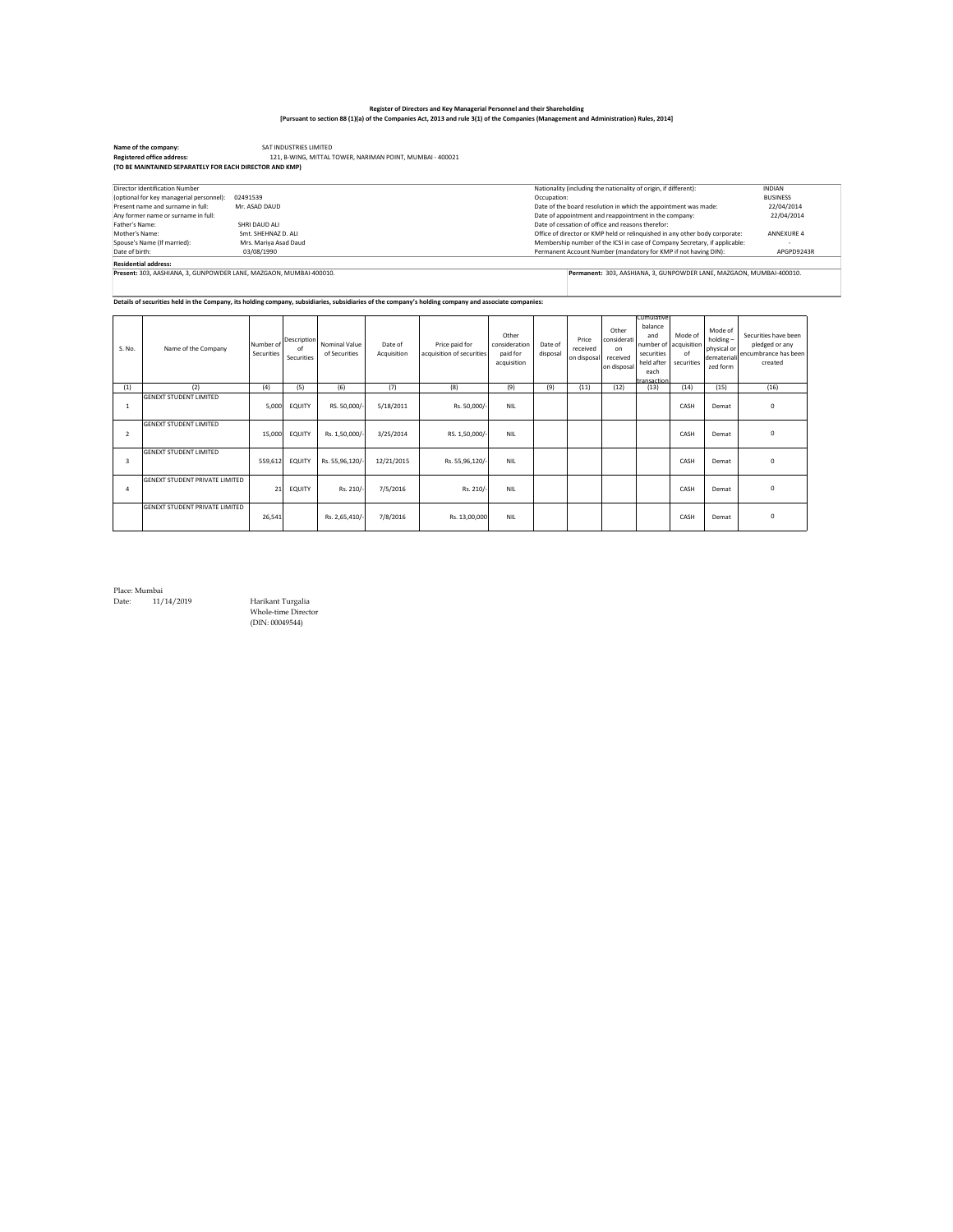|         |                                                                                                                       | ASAD DAUD                |                     |                   |
|---------|-----------------------------------------------------------------------------------------------------------------------|--------------------------|---------------------|-------------------|
|         | Under Section 189(2) Office of Director or Key Managerial Personnel held or relinguished in any other Body Corporate: |                          |                     |                   |
|         |                                                                                                                       |                          |                     |                   |
| SR. NO. | NAMES OF THE BODIES CORPORATE                                                                                         | DIRECTOR/KMP'S           | DATE OF APPOINTMENT | DATE OF CESSATION |
|         |                                                                                                                       |                          |                     |                   |
| 1       | LION HOUSEWARE PRIVATE LIMITED                                                                                        | <b>DIRECTOR</b>          | 20/02/2009          | 30/03/2017        |
| 2       | ITALICA FURNITURE PRIVATE LIMITED                                                                                     | <b>DIRECTOR</b>          | 03/04/2009          |                   |
| 3       | SAH POLYMERS LIMITED                                                                                                  | <b>MANAGING DIRECTOR</b> | 03/04/2009          |                   |
| 4       | SAFE POLYMER PRIVATE LIMITED                                                                                          | <b>DIRECTOR</b>          | 25/05/2009          | 30/03/2017        |
| 5       | <b>GENEXT STUDENTS PRIVATE LIMITED</b>                                                                                | <b>DIRECTOR</b>          | 11/05/2011          |                   |
| 6       | SAT INVEST PRIVATE LIMITED                                                                                            | <b>DIRECTOR</b>          | 18/08/2011          |                   |
|         | A FLEX INVEST PRIVATE LIMITED                                                                                         | <b>DIRECTOR</b>          | 28/02/2012          |                   |
| 8       | SUPPLY CHAIN EXCHANGE LIMITED                                                                                         | <b>DIRECTOR</b>          | 29/01/2013          | 14/02/2017        |
| 9       | EDUVISOR SERVICES PRIVATE LIMITED                                                                                     | <b>DIRECTOR</b>          | 21/11/2014          | 10/10/2016        |
|         | AEROFLEX FINANCE PRIVATE LIMITED (                                                                                    |                          |                     |                   |
|         | Formerly known as ITALICA VENTURES                                                                                    |                          |                     |                   |
| 10      | PRIVATE LIMITED)                                                                                                      | <b>DIRECTOR</b>          | 24/06/2016          |                   |
| 11      | PEACOCK INNOVATION PRIVATE LIMITED                                                                                    | <b>DIRECTOR</b>          | 12/07/2016          | 30/03/2017        |
| 12      | <b>AEROFLEX INDUSTRIES LIMITED</b>                                                                                    | <b>MANAGING DIRECTOR</b> | 15/10/2019          |                   |

Place: Mumbai

Date: 14-11-2019 Harikant Turgalia Whole-time Director (DIN: 00049544)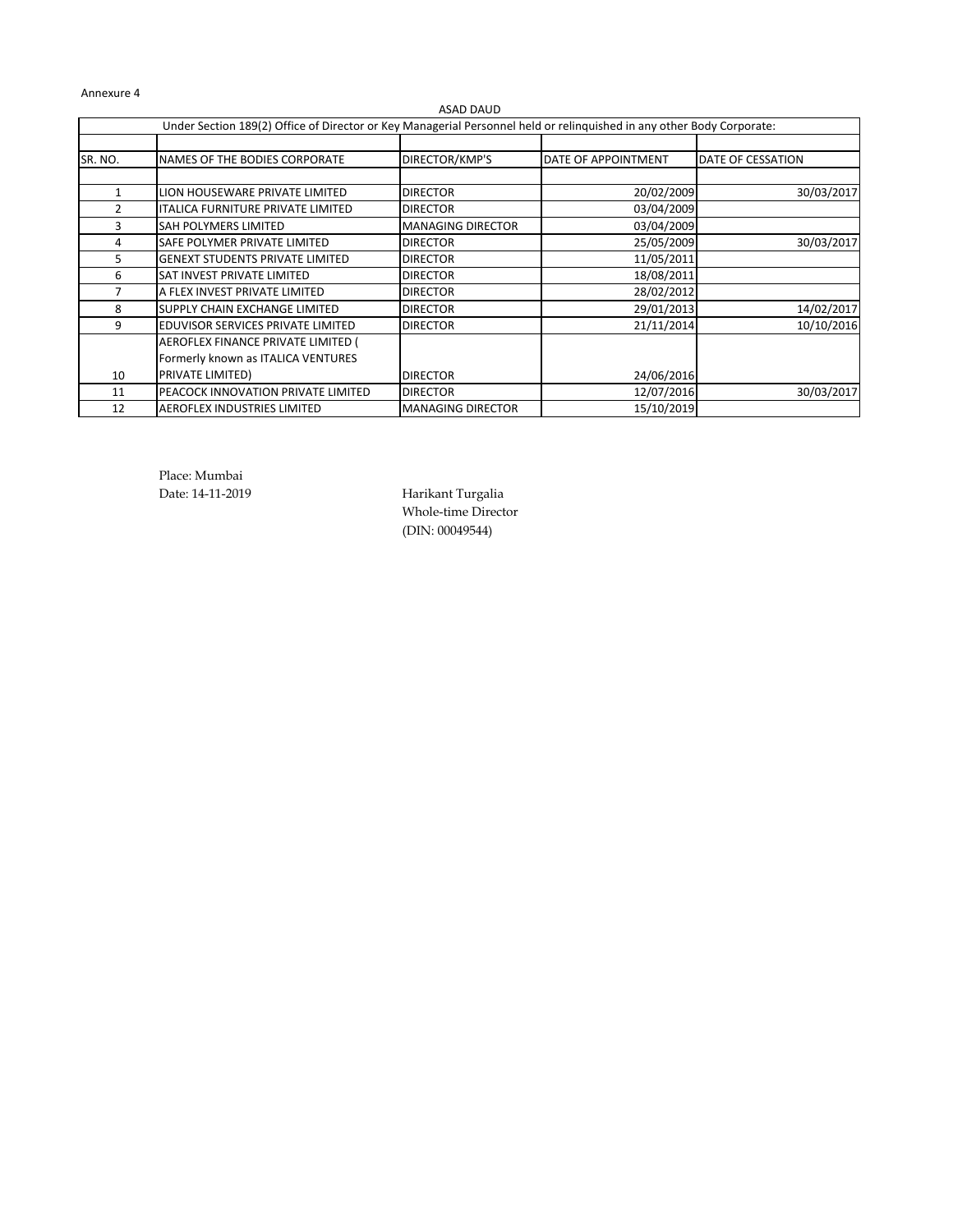**Name of the company: CAT INDUSTRIES LIMITED**<br>**Registered office address: 121, B-WING, MITTAL TOW**  121, B-WING, MITTAL TOWER, NARIMAN POINT, MUMBAI - 400021 **Registered office address: (TO BE MAINTAINED SEPARATELY FOR EACH DIRECTOR AND KMP)**

| Director Identification Number           |                                                                                        |             | Nationality (including the nationality of origin, if different):                             | <b>INDIAN</b> |
|------------------------------------------|----------------------------------------------------------------------------------------|-------------|----------------------------------------------------------------------------------------------|---------------|
| (optional for key managerial personnel): | 06653335                                                                               | Occupation: |                                                                                              | SERVICE       |
| Present name and surname in full:        | Mr.NIKHII HKANDERAO RAUT                                                               |             | Date of the board resolution in which the appointment was made:                              | 01-10-2014    |
| Any former name or surname in full:      |                                                                                        |             | Date of appointment and reappointment in the company:                                        | 01-10-2014    |
| Father's Name:                           |                                                                                        |             | Date of cessation of office and reasons therefor:                                            |               |
| Mother's Name:                           |                                                                                        |             | Office of director or KMP held or relinguished in any other body corporate: -                |               |
| Spouse's Name (If married):              |                                                                                        |             | Membership number of the ICSI in case of Company Secretary, if applicable: -                 |               |
| Date of birth:                           | 10-13-1991                                                                             |             | Permanent Account Number (mandatory for KMP if not having DIN):                              | ATZPR9321D    |
| <b>Residential address:</b>              |                                                                                        |             |                                                                                              |               |
|                                          | Present: KAMAL NIWAS, NEAR MUNICIPAL SCHOOL, PENKAR PEDA, MIRA RAOD EAST, THANE-401107 |             | Permanent: KAMAL NIWAS, NEAR MUNICIPAL SCHOOL, PENKAR PEDA, MIRA RAOD EAST, THANE-<br>401107 |               |

**Details of securities held in the Company, its holding company, subsidiaries, subsidiaries of the company's holding company and associate companies: NIL**

| S. No. | Name of the Company | Number of<br>Securities | Description<br>of<br>Securities | Nominal<br>Value of<br>Securities | Date of<br>Acquisition | Price paid<br>for<br>acquisition<br>of<br>securities | Other<br>considerati<br>on paid for<br>acquisition | Date of<br>disposal | Price<br>received on<br>disposal | Other<br>considerati number of acquisition<br>on received securities<br>on disposal held after | <b>Cumulative</b><br>balance<br>and<br>each<br>transaction | Mode of<br>of<br>securities | Mode of<br>holding-<br>physical or<br>demateriali<br>zed form | Securities have been<br>pledged or any<br>encumbrance has been<br>created |
|--------|---------------------|-------------------------|---------------------------------|-----------------------------------|------------------------|------------------------------------------------------|----------------------------------------------------|---------------------|----------------------------------|------------------------------------------------------------------------------------------------|------------------------------------------------------------|-----------------------------|---------------------------------------------------------------|---------------------------------------------------------------------------|
| (1)    | (2)                 | (4)                     | (5)                             | (6)                               | (7)                    | (8)                                                  | (9)                                                | (9)                 | (11)                             | (12)                                                                                           | (13)                                                       | (14)                        | (15)                                                          | (16)                                                                      |

Place: Mumbai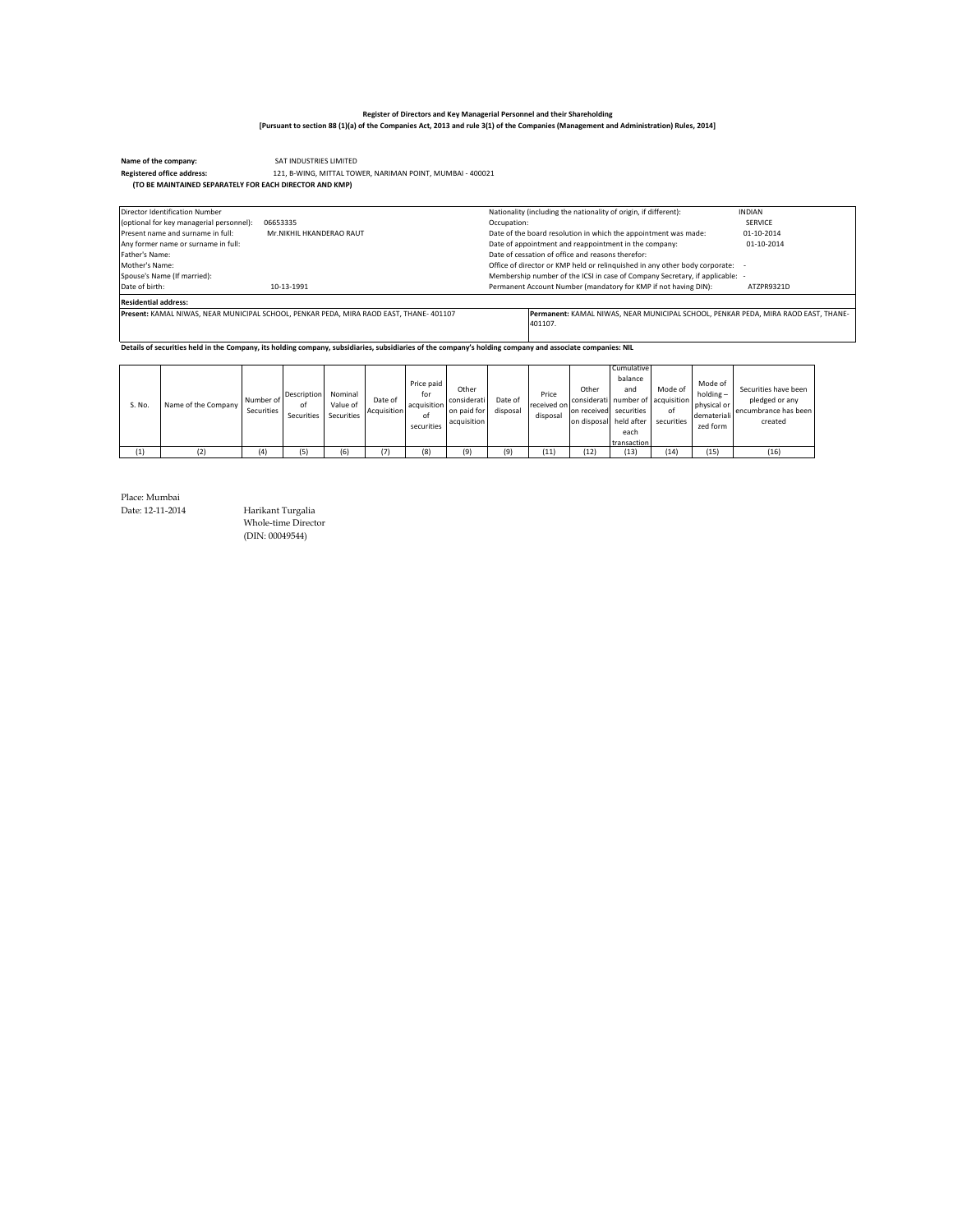Name of the company:<br> **Registered office address:**<br>
121, B-WING, MITTAL TOW 121, B-WING, MITTAL TOWER, NARIMAN POINT, MUMBAI - 400021 **Registered office address: (TO BE MAINTAINED SEPARATELY FOR EACH DIRECTOR AND KMP)**

| Director Identification Number           |                                                                                              | Nationality (including the nationality of origin, if different):                                  | <b>INDIAN</b>  |
|------------------------------------------|----------------------------------------------------------------------------------------------|---------------------------------------------------------------------------------------------------|----------------|
| (optional for key managerial personnel): |                                                                                              | Occupation:                                                                                       | <b>SERVICE</b> |
| Present name and surname in full:        | NIRAV PATFI                                                                                  | Date of the board resolution in which the appointment was made:                                   | 02/07/2014     |
| Any former name or surname in full:      |                                                                                              | Date of appointment and reappointment in the company:                                             | 03/07/2014     |
| Father's Name:                           | PRAKASHCHANDRA PATFI                                                                         | Date of cessation of office and reasons therefor:                                                 | 01-07-2015     |
| Mother's Name:                           |                                                                                              | Office of director or KMP held or relinquished in any other body corporate:                       |                |
| Spouse's Name (If married):              |                                                                                              | Membership number of the ICSI in case of Company Secretary, if applicable:                        |                |
| Date of birth:                           | 15-01-1988                                                                                   | Permanent Account Number (mandatory for KMP if not having DIN):                                   | ARMPP1455B     |
| <b>Residential address:</b>              |                                                                                              |                                                                                                   |                |
|                                          | Present: 1201. NIRMAL'S NEST. VAYUDEVTA COMPLEX. DEVIDAS LANE. BORIVALI WEST. MUMBAI-400103. | Permanent: 1201, NIRMAL'S NEST, VAYUDEVTA COMPLEX, DEVIDAS LANE, BORIVALI WEST.<br>MUMBAI-400103. |                |

**Details of securities held in the Company, its holding company, subsidiaries, subsidiaries of the company's holding company and associate companies: NIL**

| S. No. | Name of the Company | Number of<br>Securities | Description<br>οf<br>Securities | Nominal<br>Value of<br>Securities | Date of<br>Acquisition | Price paid<br>for<br>acquisition<br>of<br>securities | Other<br>considerati<br>on paid for<br>acquisition | Date of<br>disposal | Price<br>received on<br>disposal | Other<br>considerati number of acquisition<br>on received securities<br>on disposal held after | Cumulative I<br>balance<br>and<br>each<br>transaction | Mode of<br>of<br>securities | Mode of<br>$holding -$<br>physical or<br>demateriali<br>zed form | Securities have been<br>pledged or any<br>encumbrance has been<br>created |
|--------|---------------------|-------------------------|---------------------------------|-----------------------------------|------------------------|------------------------------------------------------|----------------------------------------------------|---------------------|----------------------------------|------------------------------------------------------------------------------------------------|-------------------------------------------------------|-----------------------------|------------------------------------------------------------------|---------------------------------------------------------------------------|
| (1)    | (2)                 | (4)                     | (5)                             | 16)                               | (7)                    | (8)                                                  | (9)                                                | (9)                 | (11)                             | (12)                                                                                           | (13)                                                  | (14)                        | (15)                                                             | (16)                                                                      |
|        |                     |                         |                                 |                                   |                        |                                                      |                                                    |                     |                                  |                                                                                                |                                                       |                             |                                                                  |                                                                           |

Place: Mumbai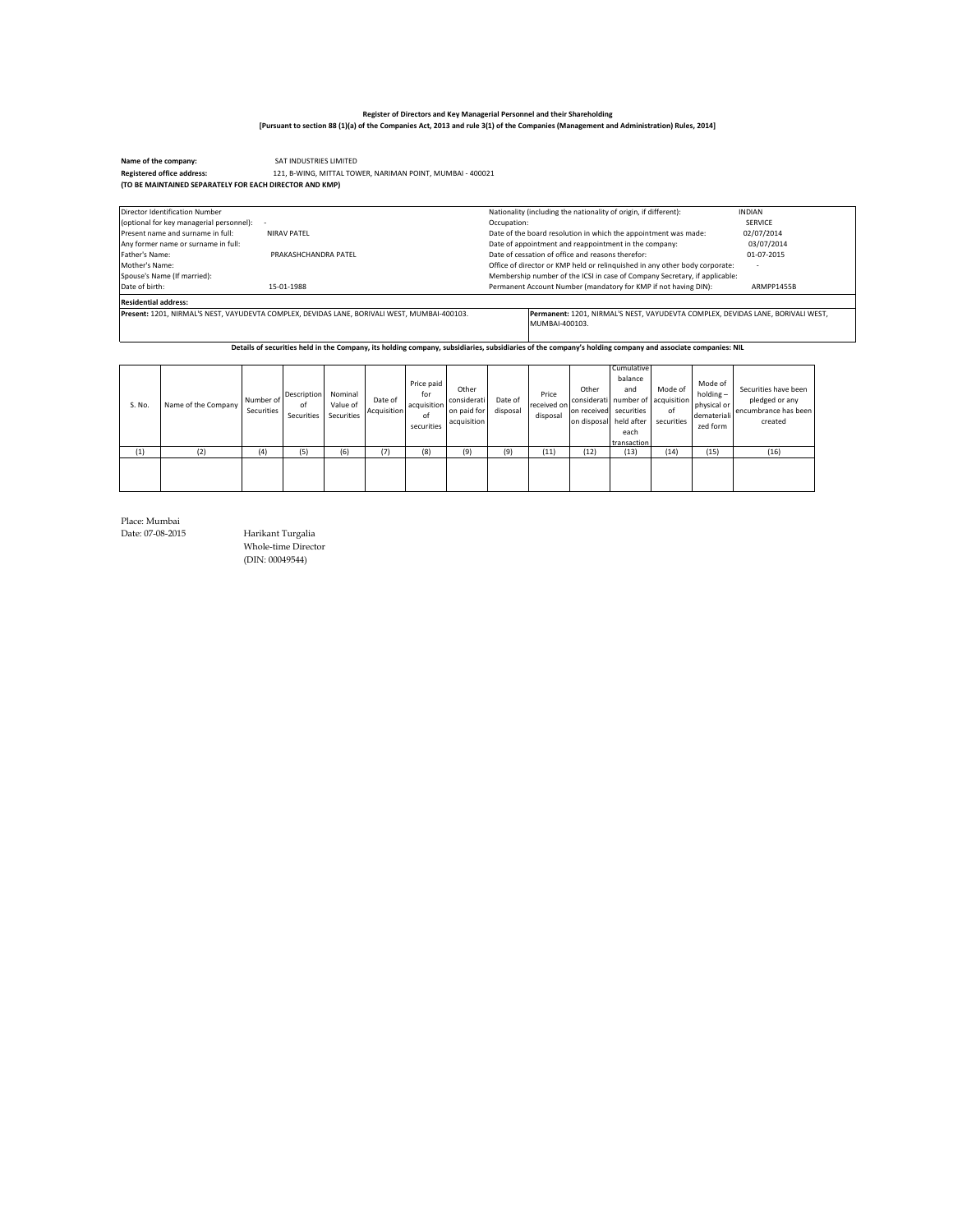SAT INDUSTRIES LIMITED **Name of the company:**  121, B-WING, MITTAL TOWER, NARIMAN POINT, MUMBAI - 400021 **Registered office address: (TO BE MAINTAINED SEPARATELY FOR EACH DIRECTOR AND KMP)**

| Director Identification Number           |                          | Nationality (including the nationality of origin, if different):            | <b>INDIAN</b> |
|------------------------------------------|--------------------------|-----------------------------------------------------------------------------|---------------|
| (optional for key managerial personnel): | $\overline{\phantom{a}}$ | Occupation:                                                                 | SERVICE       |
| Present name and surname in full:        | Ms. ALKA GUPTA           | Date of the board resolution in which the appointment was made:             | 30/06/2015    |
| Any former name or surname in full:      |                          | Date of appointment and reappointment in the company:                       | 01/07/2015    |
| Father's Name:                           | SHRI PREMKUMAR GUPTA     | Date of cessation of office and reasons therefor:                           |               |
| Mother's Name:                           | Smt. CHANDADEVI GUPTA    | Office of director or KMP held or relinguished in any other body corporate: |               |
| Spouse's Name (If married):              | $\sim$                   | Membership number of the ICSI in case of Company Secretary, if applicable:  | A35442        |
| Date of birth:                           | 26/01/1989               | Permanent Account Number (mandatory for KMP if not having DIN):             | ALNPG6252E    |
| <b>Residential address:</b>              |                          |                                                                             |               |
| Present:                                 |                          | Permanent:                                                                  |               |
|                                          |                          |                                                                             |               |
|                                          |                          |                                                                             |               |

**Details of securities held in the Company, its holding company, subsidiaries, subsidiaries of the company's holding company and associate companies: NIL**

| S. No. | Name of the Company | Number of<br>Securities | Description<br>of<br>Securities | Nominal<br>Value of<br>Securities | Date of<br>Acquisition | Price paid<br>for<br>acquisition<br>of<br>securities | Other<br>considerati<br>on paid for<br>acquisition | Date of<br>disposal | Price<br>received on<br>disposal | Other<br>on received securities<br>on disposal held after | Cumulative<br>balance<br>and<br>considerati number of acquisition<br>each<br>transaction | Mode of<br>of<br>securities | Mode of<br>$holding -$<br>physical or<br>demateriali<br>zed form | Securities have been<br>pledged or any<br>encumbrance has been<br>created |
|--------|---------------------|-------------------------|---------------------------------|-----------------------------------|------------------------|------------------------------------------------------|----------------------------------------------------|---------------------|----------------------------------|-----------------------------------------------------------|------------------------------------------------------------------------------------------|-----------------------------|------------------------------------------------------------------|---------------------------------------------------------------------------|
| (1)    | (2)                 | (4)                     | (5)                             | (6)                               | (7)                    | (8)                                                  | (9)                                                | (9)                 | (11)                             | (12)                                                      | (13)                                                                                     | (14)                        | (15)                                                             | (16)                                                                      |
|        |                     |                         |                                 |                                   |                        |                                                      |                                                    |                     |                                  |                                                           |                                                                                          |                             |                                                                  |                                                                           |

Place: Mumbai